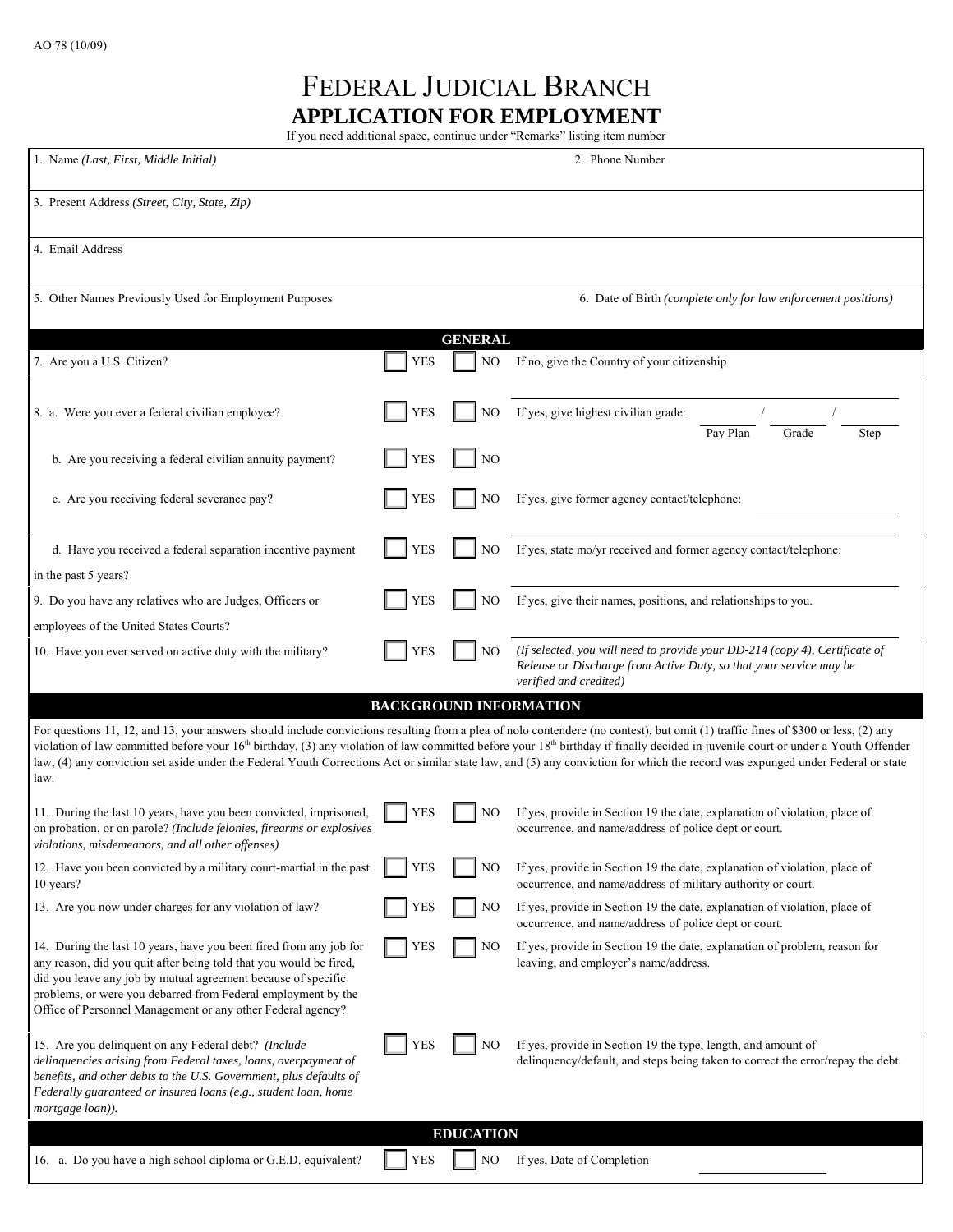| b. Name and location of colleges or universities                                                                                                                             |                                | Credit Hours    |          |                     |               | Grade Point                                                                        |  |
|------------------------------------------------------------------------------------------------------------------------------------------------------------------------------|--------------------------------|-----------------|----------|---------------------|---------------|------------------------------------------------------------------------------------|--|
| attended (including law schools)                                                                                                                                             | Dates Attended                 |                 |          | Degree              | Date Received | Average and/or                                                                     |  |
|                                                                                                                                                                              |                                | Quarter         | Semester |                     |               | scholastic standing                                                                |  |
|                                                                                                                                                                              |                                |                 |          |                     |               |                                                                                    |  |
|                                                                                                                                                                              |                                |                 |          |                     |               |                                                                                    |  |
|                                                                                                                                                                              |                                |                 |          |                     |               |                                                                                    |  |
|                                                                                                                                                                              |                                |                 |          |                     |               |                                                                                    |  |
|                                                                                                                                                                              |                                |                 |          |                     |               |                                                                                    |  |
|                                                                                                                                                                              |                                |                 |          |                     |               |                                                                                    |  |
|                                                                                                                                                                              |                                |                 |          |                     |               |                                                                                    |  |
| 16. c. Other schools or training attended (list name/location of school, dates attended, subject studied, certificates received, and other pertinent data):                  |                                |                 |          |                     |               |                                                                                    |  |
|                                                                                                                                                                              |                                |                 |          |                     |               |                                                                                    |  |
|                                                                                                                                                                              |                                |                 |          |                     |               |                                                                                    |  |
|                                                                                                                                                                              |                                |                 |          |                     |               |                                                                                    |  |
|                                                                                                                                                                              |                                |                 |          |                     |               |                                                                                    |  |
|                                                                                                                                                                              |                                |                 |          |                     |               |                                                                                    |  |
|                                                                                                                                                                              |                                |                 |          |                     |               |                                                                                    |  |
|                                                                                                                                                                              |                                |                 |          |                     |               |                                                                                    |  |
|                                                                                                                                                                              |                                |                 |          |                     |               |                                                                                    |  |
| JOB RELATED SKILLS, AWARDS, SPECIAL ACCOMPLISHMENTS                                                                                                                          |                                |                 |          |                     |               |                                                                                    |  |
| 17. List any skills (e.g., language, computer, keyboarding speed), honors, awards, or special accomplishments (e.g., memberships in professional/honor societies, leadership |                                |                 |          |                     |               |                                                                                    |  |
| activities, performance awards) that you believe are relevant to your ability to perform the job:                                                                            |                                |                 |          |                     |               |                                                                                    |  |
|                                                                                                                                                                              |                                |                 |          |                     |               |                                                                                    |  |
|                                                                                                                                                                              |                                |                 |          |                     |               |                                                                                    |  |
|                                                                                                                                                                              |                                |                 |          |                     |               |                                                                                    |  |
|                                                                                                                                                                              |                                |                 |          |                     |               |                                                                                    |  |
|                                                                                                                                                                              |                                |                 |          |                     |               |                                                                                    |  |
|                                                                                                                                                                              |                                |                 |          |                     |               |                                                                                    |  |
|                                                                                                                                                                              |                                |                 |          |                     |               |                                                                                    |  |
|                                                                                                                                                                              | APPLICANTS FOR LEGAL POSITIONS |                 |          |                     |               |                                                                                    |  |
| 18. a. Are you admitted to the Bar?                                                                                                                                          | <b>YES</b>                     | NO              |          |                     |               | If yes, list the Bar(s) to which admitted and date(s) of admission. If no, skip to |  |
|                                                                                                                                                                              |                                |                 |          |                     |               |                                                                                    |  |
|                                                                                                                                                                              |                                | 18b.            |          |                     |               |                                                                                    |  |
| Is your Bar membership                                                                                                                                                       | <b>ACTIVE</b>                  | <b>INACTIVE</b> |          |                     |               |                                                                                    |  |
| b. What was your scholastic standing in law school?                                                                                                                          | UPPER $\frac{1}{2}$            | UPPER $1/3$     |          |                     |               |                                                                                    |  |
|                                                                                                                                                                              |                                |                 |          | UPPER $\frac{1}{4}$ |               |                                                                                    |  |
| c. Were you a member of an editorial board of law review or a                                                                                                                | <b>YES</b>                     | N <sub>0</sub>  |          |                     |               |                                                                                    |  |
| moot court participant?                                                                                                                                                      |                                |                 |          |                     |               |                                                                                    |  |
| 19. REMARKS (Use this space for continuation of answers. List the item number being explained.)                                                                              |                                |                 |          |                     |               |                                                                                    |  |
|                                                                                                                                                                              |                                |                 |          |                     |               |                                                                                    |  |
|                                                                                                                                                                              |                                |                 |          |                     |               |                                                                                    |  |
|                                                                                                                                                                              |                                |                 |          |                     |               |                                                                                    |  |
|                                                                                                                                                                              |                                |                 |          |                     |               |                                                                                    |  |
|                                                                                                                                                                              |                                |                 |          |                     |               |                                                                                    |  |
|                                                                                                                                                                              |                                |                 |          |                     |               |                                                                                    |  |
|                                                                                                                                                                              |                                |                 |          |                     |               |                                                                                    |  |
|                                                                                                                                                                              |                                |                 |          |                     |               |                                                                                    |  |
|                                                                                                                                                                              |                                |                 |          |                     |               |                                                                                    |  |
|                                                                                                                                                                              |                                |                 |          |                     |               |                                                                                    |  |
|                                                                                                                                                                              |                                |                 |          |                     |               |                                                                                    |  |
|                                                                                                                                                                              |                                |                 |          |                     |               |                                                                                    |  |
|                                                                                                                                                                              |                                |                 |          |                     |               |                                                                                    |  |
|                                                                                                                                                                              |                                |                 |          |                     |               |                                                                                    |  |
|                                                                                                                                                                              |                                |                 |          |                     |               |                                                                                    |  |
|                                                                                                                                                                              |                                |                 |          |                     |               |                                                                                    |  |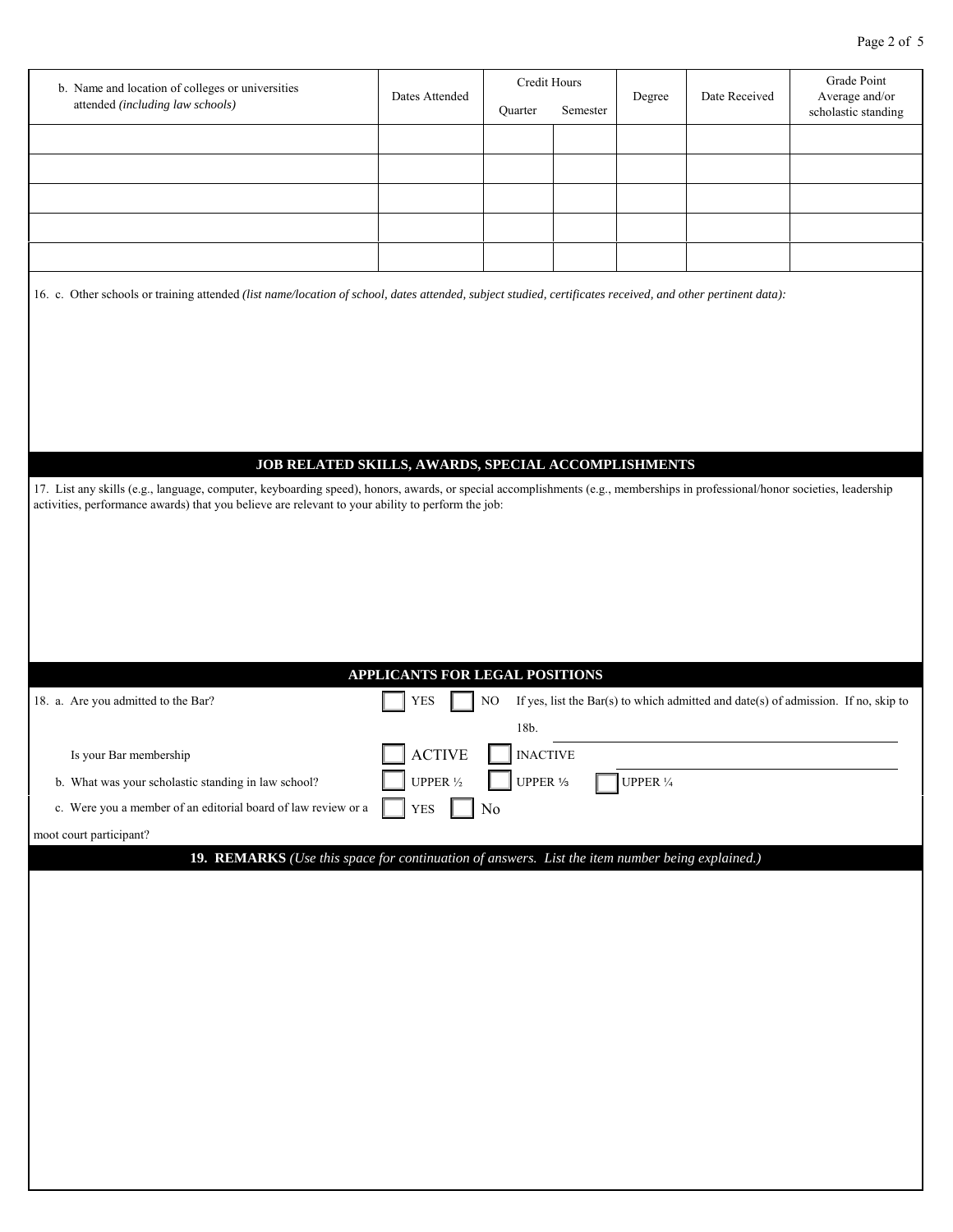## **WORK EXPERIENCE**

*(Start with your present position and work back 10 years. Include any military service. Use additional page if necessary.)*

| $\mathbf A$                      |                                                         |                                           |                                        |  |
|----------------------------------|---------------------------------------------------------|-------------------------------------------|----------------------------------------|--|
| Dates of Employment (mm/dd/yyyy) |                                                         | Number of hours<br>worked per week:       | Exact Title of Your Position           |  |
| From:                            | To:                                                     |                                           |                                        |  |
| Salary or Earnings               |                                                         | Pay Plan/Grade<br>(If in federal Service) | Place of Employment                    |  |
| Starting \$                      | Per                                                     |                                           | City                                   |  |
| Final \$                         | Per                                                     |                                           | State                                  |  |
|                                  | Name and Address of Employer (firm, organization, etc.) |                                           | Name and Title of Immediate Supervisor |  |
|                                  |                                                         |                                           |                                        |  |
|                                  |                                                         |                                           |                                        |  |
|                                  | Business Telephone: (Area Code and Phone Number)        |                                           |                                        |  |
| Reason for Leaving               |                                                         |                                           |                                        |  |
| Description of Work              |                                                         |                                           |                                        |  |
|                                  |                                                         |                                           |                                        |  |
|                                  |                                                         |                                           |                                        |  |
|                                  |                                                         |                                           |                                        |  |
|                                  |                                                         |                                           |                                        |  |
|                                  |                                                         |                                           |                                        |  |

**B**

| Dates of Employment (mm/dd/yyyy)                 |                                                         | Number of hours<br>worked per week:       | Exact Title of Your Position           |
|--------------------------------------------------|---------------------------------------------------------|-------------------------------------------|----------------------------------------|
| From:                                            | To:                                                     |                                           |                                        |
| Salary or Earnings                               |                                                         | Pay Plan/Grade<br>(If in federal Service) | Place of Employment                    |
| Starting \$                                      | Per                                                     |                                           | City                                   |
| Final \$                                         | Per                                                     |                                           | State                                  |
|                                                  | Name and Address of Employer (firm, organization, etc.) |                                           | Name and Title of Immediate Supervisor |
|                                                  |                                                         |                                           |                                        |
|                                                  |                                                         |                                           |                                        |
| Business Telephone: (Area Code and Phone Number) |                                                         |                                           |                                        |
| Reason for Leaving                               |                                                         |                                           |                                        |
|                                                  |                                                         |                                           |                                        |
| Description of Work                              |                                                         |                                           |                                        |
|                                                  |                                                         |                                           |                                        |
|                                                  |                                                         |                                           |                                        |
|                                                  |                                                         |                                           |                                        |
|                                                  |                                                         |                                           |                                        |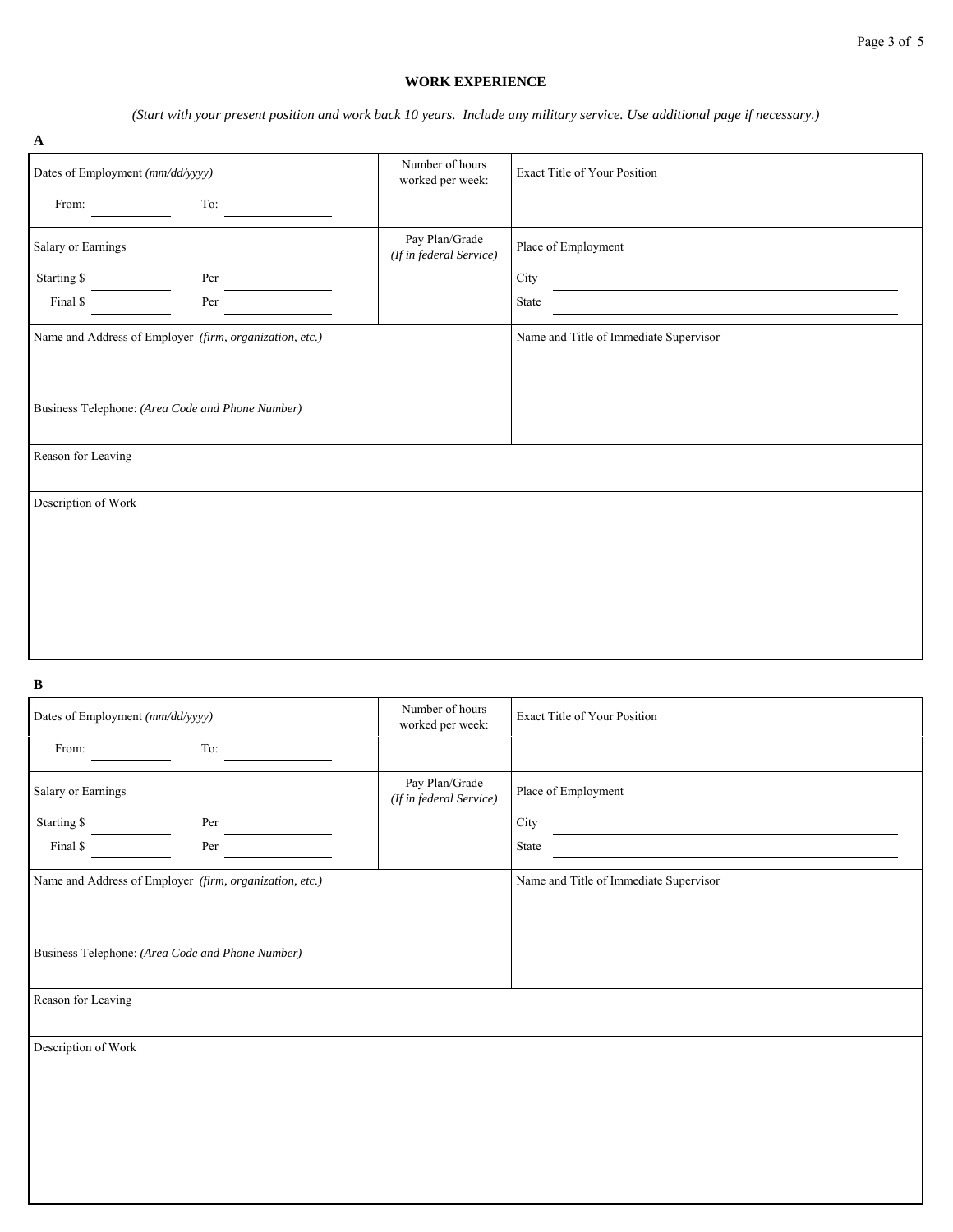Page 4 of 5

| Dates of Employment (mm/dd/yyyy) |                                                         | Number of hours<br>worked per week:       | <b>Exact Title of Your Position</b>                                                     |
|----------------------------------|---------------------------------------------------------|-------------------------------------------|-----------------------------------------------------------------------------------------|
| From:                            | To:                                                     |                                           |                                                                                         |
| Salary or Earnings               |                                                         | Pay Plan/Grade<br>(If in federal Service) | Place of Employment                                                                     |
| Starting \$                      | Per                                                     |                                           | City                                                                                    |
| Final \$                         | Per                                                     |                                           | State<br><u> 1980 - Johann Barn, mars an t-Amerikaansk ferske område og de formanne</u> |
|                                  | Name and Address of Employer (firm, organization, etc.) |                                           | Name and Title of Immediate Supervisor                                                  |
|                                  |                                                         |                                           |                                                                                         |
|                                  | Business Telephone: (Area Code and Phone Number)        |                                           |                                                                                         |
| Reason for Leaving               |                                                         |                                           |                                                                                         |
| Description of Work              |                                                         |                                           |                                                                                         |
|                                  |                                                         |                                           |                                                                                         |
|                                  |                                                         |                                           |                                                                                         |
|                                  |                                                         |                                           |                                                                                         |
|                                  |                                                         |                                           |                                                                                         |
|                                  |                                                         |                                           |                                                                                         |

## **D**

| Dates of Employment (mm/dd/yyyy) |                                                         | Number of hours<br>worked per week:       | <b>Exact Title of Your Position</b>    |
|----------------------------------|---------------------------------------------------------|-------------------------------------------|----------------------------------------|
| From:                            | To:                                                     |                                           |                                        |
| Salary or Earnings               |                                                         | Pay Plan/Grade<br>(If in federal Service) | Place of Employment                    |
| Starting \$                      | Per                                                     |                                           | City                                   |
| Final \$                         | Per                                                     |                                           | State                                  |
|                                  | Name and Address of Employer (firm, organization, etc.) |                                           | Name and Title of Immediate Supervisor |
|                                  | Business Telephone: (Area Code and Phone Number)        |                                           |                                        |
| Reason for Leaving               |                                                         |                                           |                                        |
| Description of Work              |                                                         |                                           |                                        |

 $\mathbf C$